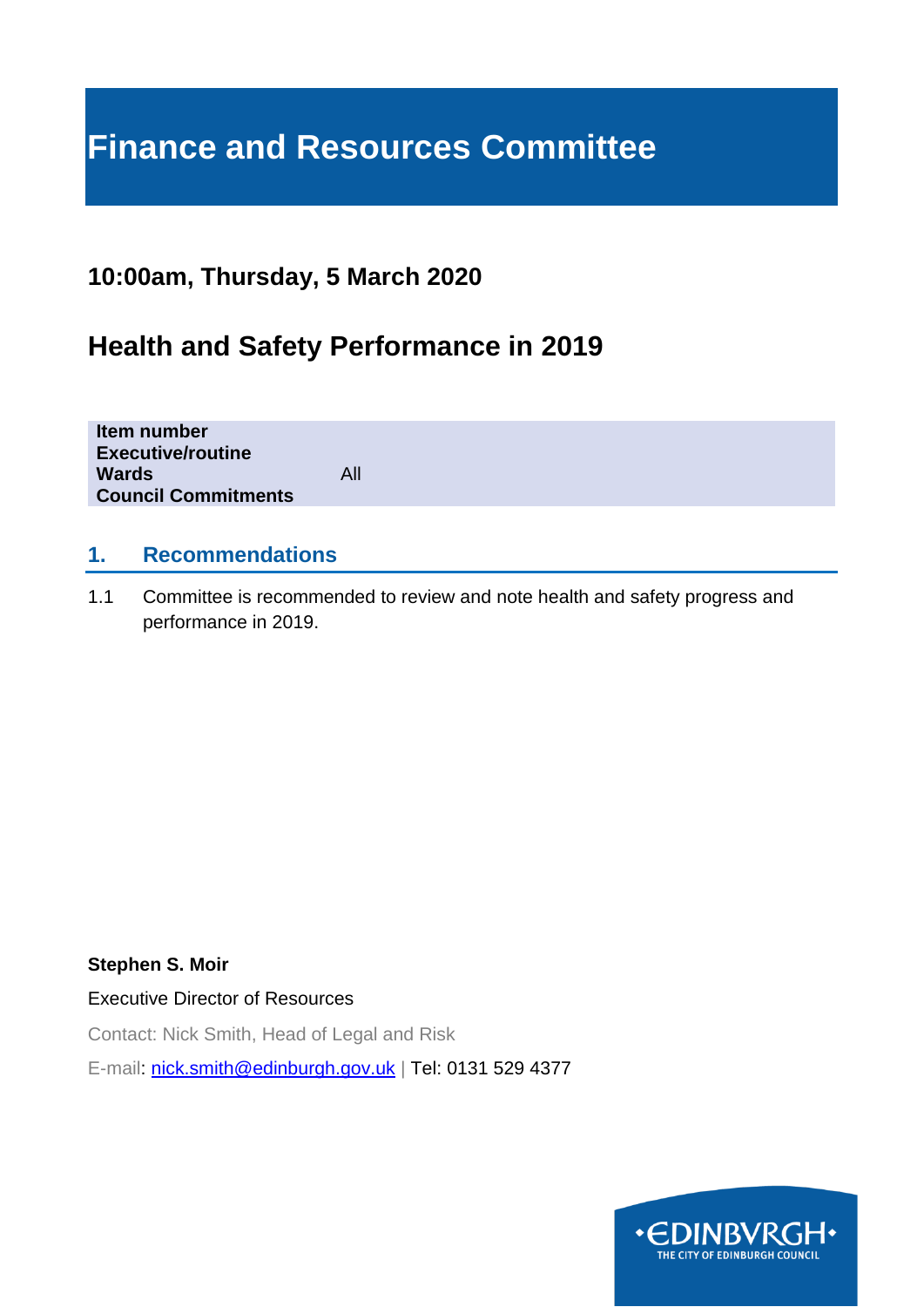**Report**

# **Health and Safety Performance in 2019**

### **2. Executive Summary**

- 2.1 The focus during 2019 was to continue to deliver the Council Health and Safety Strategy and Plan for 2018-2020, which was approved by the Finance and Resources Committee in March 2018.
- 2.2 Good progress has been made during 2019 to improve the Council's health and safety performance across all six key priority areas set out in the Strategy, building on progress made in previous years.
- 2.3 2019 again saw a focus on supporting people at all levels to ensure they are suitably trained and informed.
- 2.4 When compared with 2018, in 2019 the Council achieved a further 13% reduction in the number of RIDDOR<sup>1</sup> reportable employee injuries, which represent the most serious incidents. This builds upon the significant reduction achieved over the last few years.
- 2.5 However, whilst it is encouraging that the incident statistics show an improving trend, the findings from health and safety audits, health and safety and fire safety reviews, incident investigations, whistleblowing investigations, and feedback from our Trades Union colleagues continue to highlight a number of several potential areas for improvement, which are addressed locally with specialist support where necessary from the Corporate Health and Safety team.

#### **3. Background**

- 3.1 The Council has duties under the Health and Safety at Work etc. Act 1974, and subordinate legislation, to ensure as far as is reasonably practicable the health, safety and welfare of its employees and others who could be affected by its undertaking.
- 3.2 The purpose of this report is to update on progress and performance in relation to health and safety in 2019.

<sup>1</sup> <sup>1</sup> Reporting of Injuries, Diseases and Dangerous Occurrences Regulations 2013.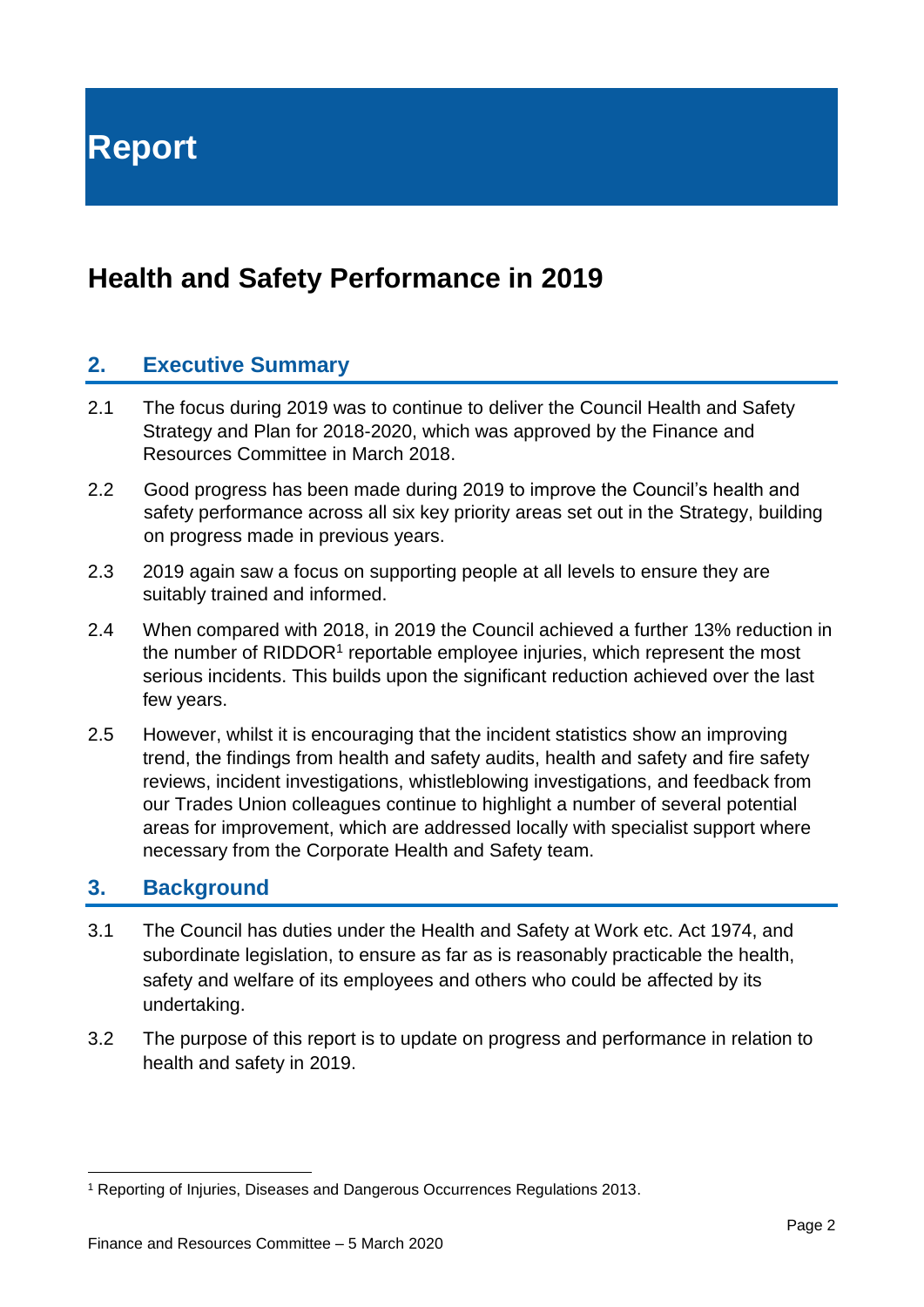# **4. Main report**

- 4.1 The Council Health and Safety Strategy and Plan, which set out the Council's health and safety aims for 2018-2020, was approved by the Finance and Resources Committee in March 2018. This supports the delivery of the Council's Business Plan by ensuring that our people and third parties, including members of the public, contractors, service users and pupils, are safe.
- 4.2 In 2019, the Council made good progress across all six key priority areas set out in the Council Health and Safety Strategy and Plan 2018-2020, as set out in more detail below.

#### 4.3 **Risk Management and Legal Compliance**

- 4.3.1 The Council Health and Safety Policy was approved by the Corporate Policy and Strategy Committee in May 2018 and reviewed again in 2019 and considered to remain fit for purpose.
- 4.3.2 A new sub-policy for Water Safety (incl. *Legionella*) was approved by the Corporate Policy and Strategy Committee in May 2018. This Policy was reviewed in May 2019 and was considered to remain fit for purpose. The sub-policies for Asbestos and Fire Safety are presently under review and are intended to be brought to Committee for review later this year.
- 4.3.3 During 2019, the Edinburgh Health and Social Care Partnership has continued to develop its Health and Safety governance and assurance framework. The Partnership established a Health and Safety Group, with membership from across Council and NHS Lothian including Trade Union representation and with terms of reference. This group is responsible for promoting:
	- visible commitment to the wider health and safety agenda; and
	- leading the implementation of Council and NHS Lothian and joint policies where appropriate.
- 4.3.4 This group reports regularly to the Health and Social Care Partnership Executive Team on positive health and safety outcomes, as well as escalating any relevant health and safety concerns, provides performance statistics in terms of incidents / accidents / RIDDOR and identifying any risks and issues.
- 4.3.5 The Partnership also has a clear assurance and reporting framework, which focusses on the 12 key areas across the year.
- 4.3.4 In 2019, there were 168 unplanned fire safety visits / inspections by the Fire Safety Team. The enforcement authority, the Scottish Fire and Rescue Service, conducted 33 fire safety audits. There were 9 planned surveys in relation to Facilities Management and Fire Safety governance over buildings. There were 11 reported fire incidents involving our operational properties that required follow-up and investigation by the Council Fire Safety Team.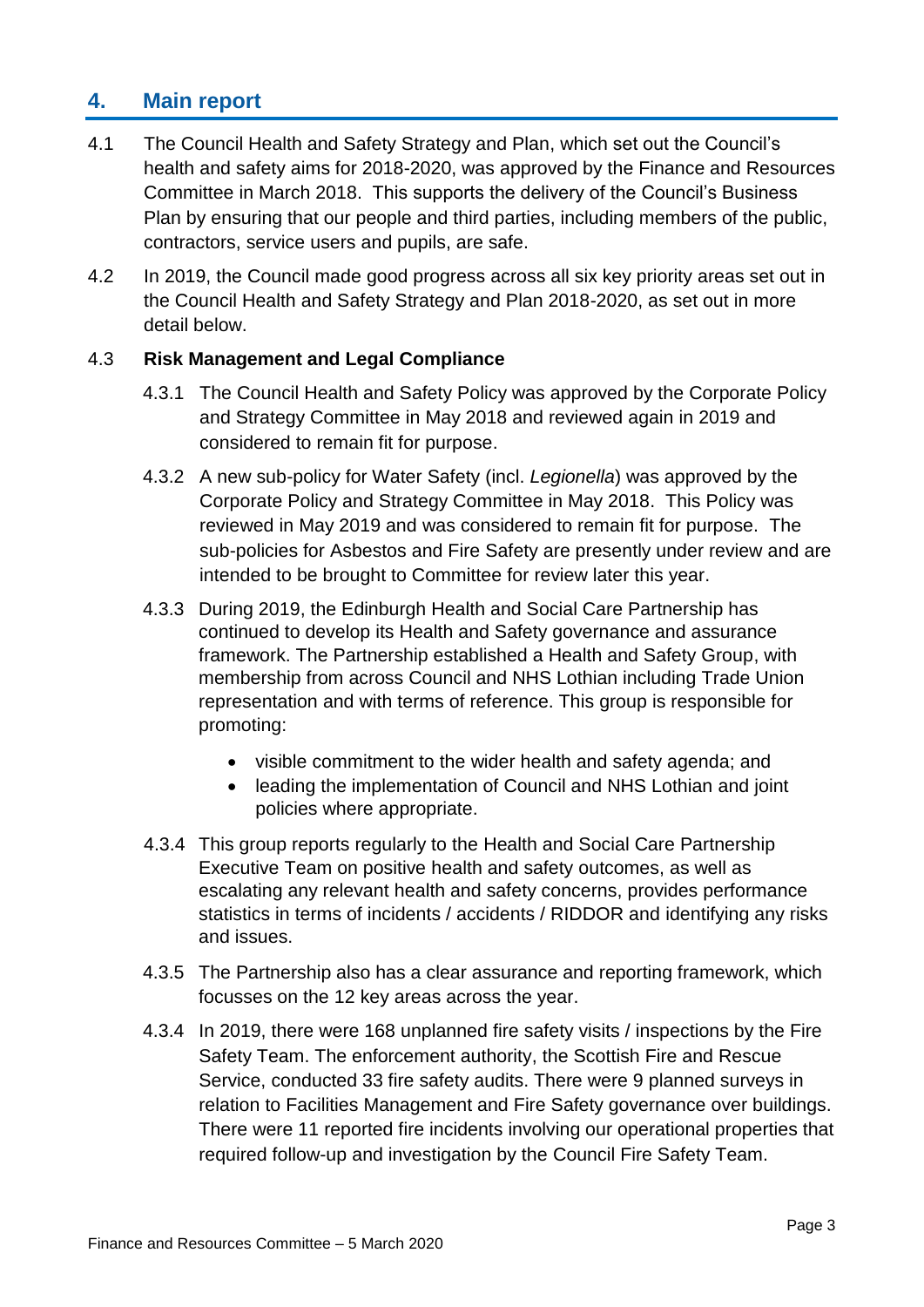#### 4.4 **Leadership and Accountability**

- 4.4.1 The Council's Health and Safety Senior Manager left the Council in November 2019. In addition, the Council's Health and Safety team has had a number of vacancies which have occurred during 2019 which have proved difficult to fill. This made for a challenging resourcing position in 2019.
- 4.4.2 An interim Health and Safety Senior Manager has been appointed with effect from 27 January 2020 pending permanent recruitment to the post. Recruitment to the posts in the team will also follow in due course.
- 4.4.3 The Council's Health and Safety Conference took place on 17 May 2019 and focussed on the theme of health and safety culture, including health and wellbeing. The Conference was well attended and the feedback from attendees at the event was very positive.

#### 4.5 **Competence**

- 4.5.1 A training needs analysis for health and safety is being further developed for each service area. The analysis considers the training needs of individual roles and key safety functions carried out by staff. Once completed, the proposed training analysis will be shared with the Trades Unions for their feedback. This will also assist Service Areas in tracking the training needs for staff.
- 4.5.2 A comprehensive Corporate Health and Safety Training Programme was delivered during 2019. The number of courses delivered increased from 244 in 2018 to 391 in 2019 due to increased demand as a result of the training needs analysis. This is a 60% increase. The number of course participants also continued to rise from 1958 in 2018 to 3271 in 2019 (67% increase). As the training needs analysis develops across all services, this will continue to identify and prioritise future training needs.
- 4.5.3 Throughout the year, there was an increased focus on tailoring the face to face training courses to meet local needs for staff. This includes courses delivered in locality venues to improve their accessibility.
- 4.5.4 The uptake in e-learning modules also continues to improve. In 2018 the number of modules completed was 1980. The number of modules completed in 2019 rose to 4309 (an 118% increase), improving awareness about key health and safety risks. The e-learning modules are continuously reviewed to ensure that they remain relevant and aligned with Council Policies and updated as required.

#### 4.6 **Engagement and Collaboration**

4.6.1 Regular meetings between Corporate Health and Safety and health and safety representatives from UNISON, Unite and EIS were held, recognising the important role of accredited safety representatives. The meetings helped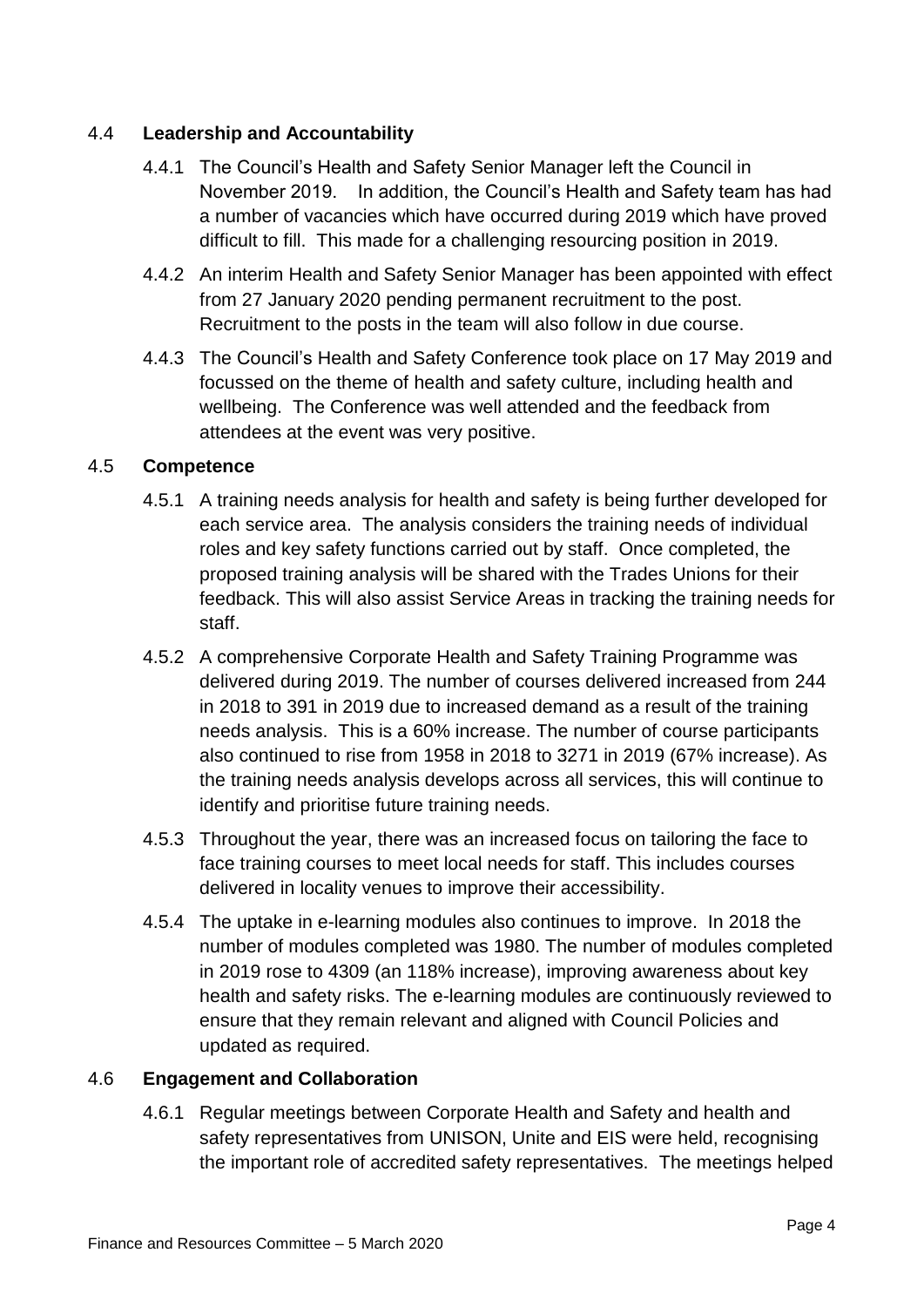to ensure that any operational health and safety matters of concern were addressed more quickly and effectively.

#### 4.7 **Measurement**

4.7.1 Quarterly fire safety performance dashboards continue to be produced, with support from Property and Facilities Management, to provide oversight on fire safety performance. The dashboards contain leading and lagging metrics including information on fire safety incidents, fire alarm activations, and findings from internal and external fire safety inspections. These are in addition to the suite of quarterly health and safety dashboards produced for the Council and Directorates, which provide oversight on health and safety incident statistics, enforcement action, audits, and training.

#### 4.8 **Governance and Assurance**

- 4.8.1 Improvements were made to the health and safety audit process. Pre- and post-audit meetings are now held for all audits, with clear terms of reference. Auditee guidelines are also available, which set out expectations of the audit process and the roles of the auditor and auditee.
- 4.8.2 Health and safety audit actions have been tracked on Pentana Performance (a software system) since July 2018. This will provide greater visibility on open/overdue audit actions and will facilitate reporting. Guidance and training on the use of Pentana has been provided to key stakeholders.
- 4.8.3 Forty-eight health and safety audits were carried out in 2019 as part of a rolling Corporate Health and Safety Audit programme. These included audits of services, corporate buildings and contractor audits. Changes in personnel within the in Corporate Health and Safety team has impacted on the delivery of planned Q4 2019 audits. There were 15 proposed audits for Q4 2019, 3 audits were carried out in Q4, 6 audits were carried forward to Q1 2020 and 6 audits will be carried forward to Q2/Q3 in 2020.

#### 4.9 **Health and Safety Performance in 2019**

- 4.9.1 The Council achieved a further 13% decrease in the number of RIDDOR reportable injuries to employees in 2019 compared with the final figure for 2018. These represent the more serious injuries that we are required to report to the Health and Safety Executive (HSE). This reduction builds on the decreases achieved in 2018, 2017 and 2016 where the Council saw an overall reduction of 53% decrease in the number of reportable injuries to employees.
- 4.9.2 Whilst there has been a decrease in the overall number of RIDDOR reportable injuries to employees in 2019, the number of 'major/specified' injuries (such as fractures) has remained the same as in 2018.
- 4.9.3 Overall, there were 1951 employee injuries; 747 excluding assaults. The employee injury rate for 12 months is 10.5 per 100 and 4.0 excluding assaults. This indicates a slight increase in employee injuries and compares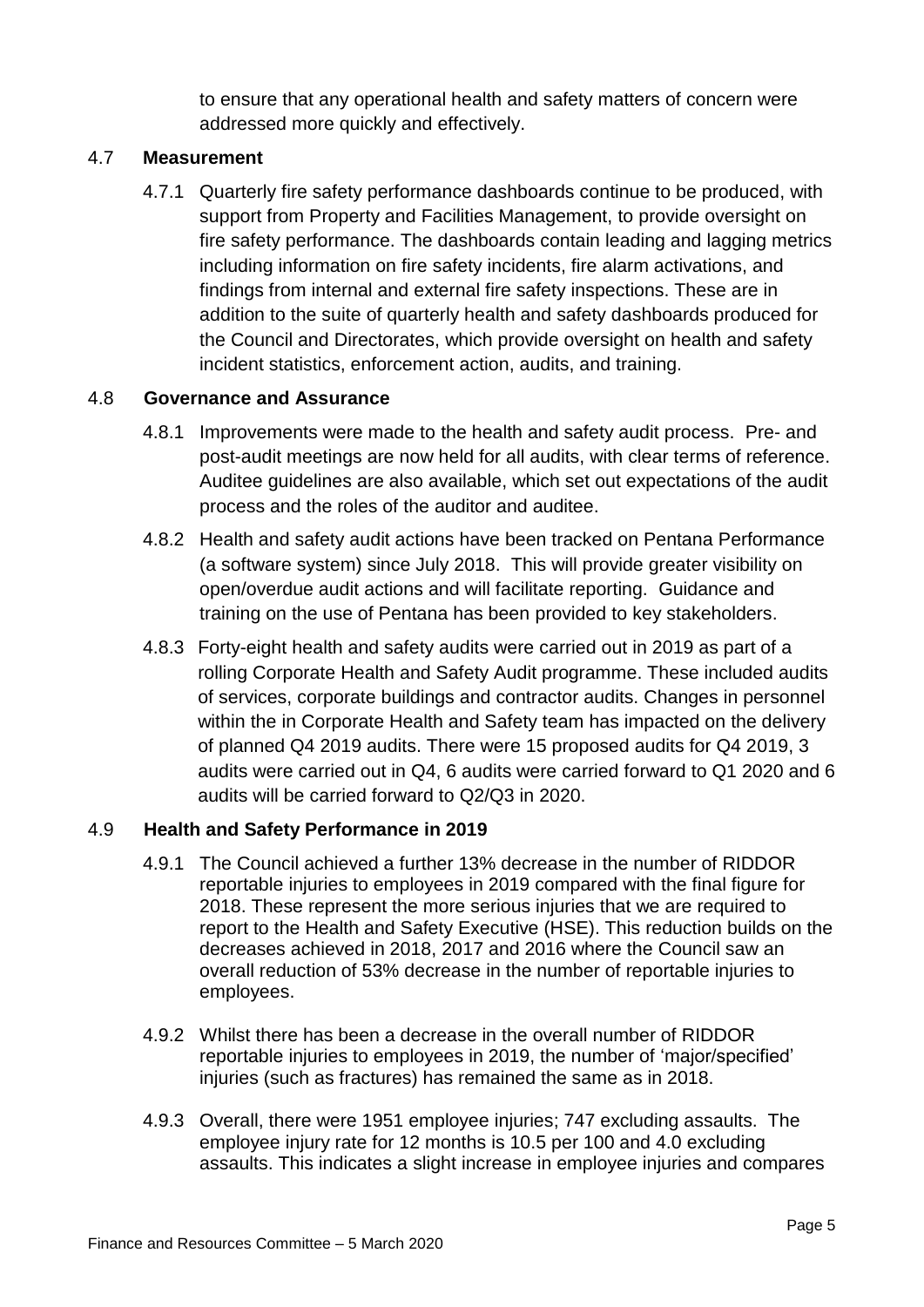with 9.4 per 100 employees (12% increase) and 4.0 excluding assaults (no change) in 2018, respectively.

- 4.9.4 Violence and aggression/assaults continues to be the top cause of employee injury within the Council and accounted for 56% of all injuries to employees. The majority (77%) of these injuries were in schools, and mostly in relation to learners with additional support needs. In 2019, there was a slight increase of 0.7% in injuries due to violence and aggression in special schools, whilst in primary schools there was an increase of 22%. Procedures are in place in each school for recording and reporting of physical harm, and key information is now displayed in staffrooms, including the flowchart for reporting a violent incident. Arrangements are also in place at school and authority level for regular monitoring and concerns are followed up. Special schools with a relatively high number of incidents have been provided with additional support from specialist staff within the Council, with a focus on deescalation techniques. Environmental adaptations are underway in a further three schools to reduce the number of incidents resulting from challenges created by the learning environment. The implementation of new procedures linked to Risk Management and Reduction and Relationships, Learning and Behaviour will also support strategies to decrease the incidence of physical incidents in schools.
- 4.9.5 Schools and Lifelong Learning have a "Behaviours of Concern Group" which is chaired by the Schools and Lifelong learning Quality Improvement and Curriculum Manager. Membership of this group includes union representation; the group meets monthly.
- 4.9.6 The service is currently finalising a strategy for the new SHE (Council incident reporting portal) this will assist in terms of management information/appropriate system use. The 2019/20 Self-Assurance questionnaire includes a section on Additional Support for Learning which directs staff to policy/procedures and essential learning to support.
- 4.9.7 A video signposting colleagues to the support available was shared with colleagues in August to be used in schools at in-service days (establishment wide).
- 4.9.8 Employee related near-miss reporting saw an impressive increase up to 584, compared with 378 in 2018. This is attributed to making it easier for staff to report near misses, and the launch of new reporting guidelines and nearmiss campaigns. Near-miss reporting is essential to help ensure that preemptive action can be taken to improve health and safety.
- 4.9.9 Analysis of the claims experience over the last five years is encouraging and suggests that there may be a downward trend in the number of claims being submitted. Notably, the employers' liability claims experience takes some time to mature as claims may be submitted up to three years after the occurrence of injury. The Council bears the claim excess and in addition the cost of investigating and dealing with claims and backfilling posts when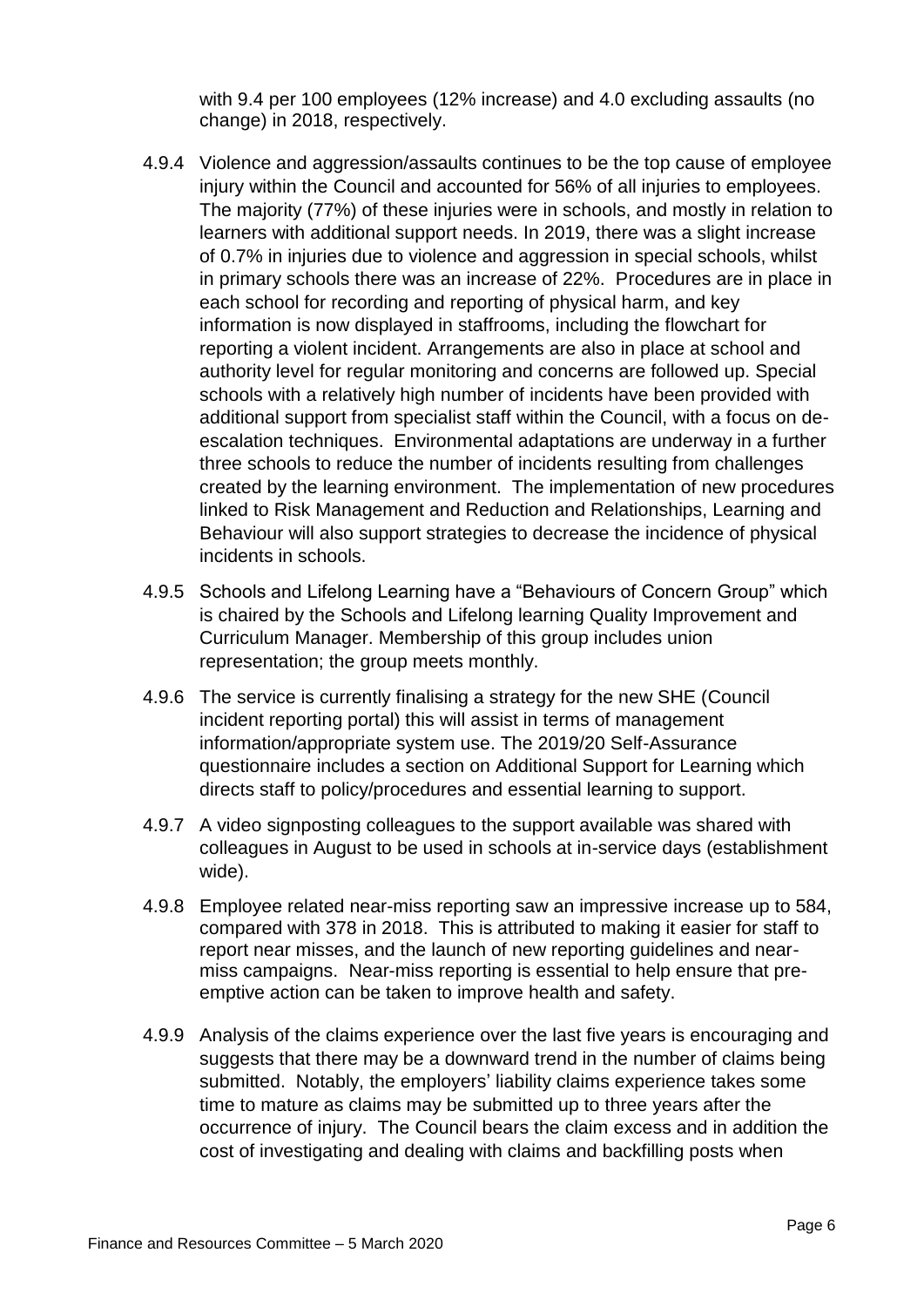employees are absent due to injuries and ill health and this can be significant.

- 4.9.10 Three HSE Notices of Contravention were issued during 2019:
	- Asbestos matters in relation to the inspection of a primary school;

- Roads - for lifting slabs and lack of suitable respiratory protection during slab cutting; and

- Princes Street Gardens - lack of risk assessment in gardens following rock fall incident in 2018.

- 4.9.11 It is encouraging that the incident statistics and employers' liability claims experience shows an improving picture. However, the findings from health and safety audits, health and safety and fire safety reviews, incident investigations, whistleblowing investigations, and feedback from our Trades Unions continue to highlight several areas for improvement, which are addressed locally with specialist support where necessary from Corporate Health and Safety.
- 4.9.12 The Council has legal obligations to ensure the health and safety of its staff and others, and the consequences of not doing so not only impact negatively on individuals and their families and society but can have significant cost implications for the Council. For example, the average penalty for health and safety offences in 2019 was £150,000 per case, excluding legal costs. Other costs include compensation and associated legal costs, absence costs, plus the associated reputational damage.

## **5. Next Steps**

5.1 Delivery of the 2018-2020 Strategy and Plan will be the key area of focus in 2020, in addition to providing specialist health and safety support for any unplanned circumstances and investigations.

#### **6. Financial impact**

6.1 There is no direct financial impact arising from this report, although any failure to manage health and safety appropriately can have a potentially significant impact.

## **7. Stakeholder/Community Impact**

7.1 There is ongoing consultation and engagement with Trades Unions and stakeholders.